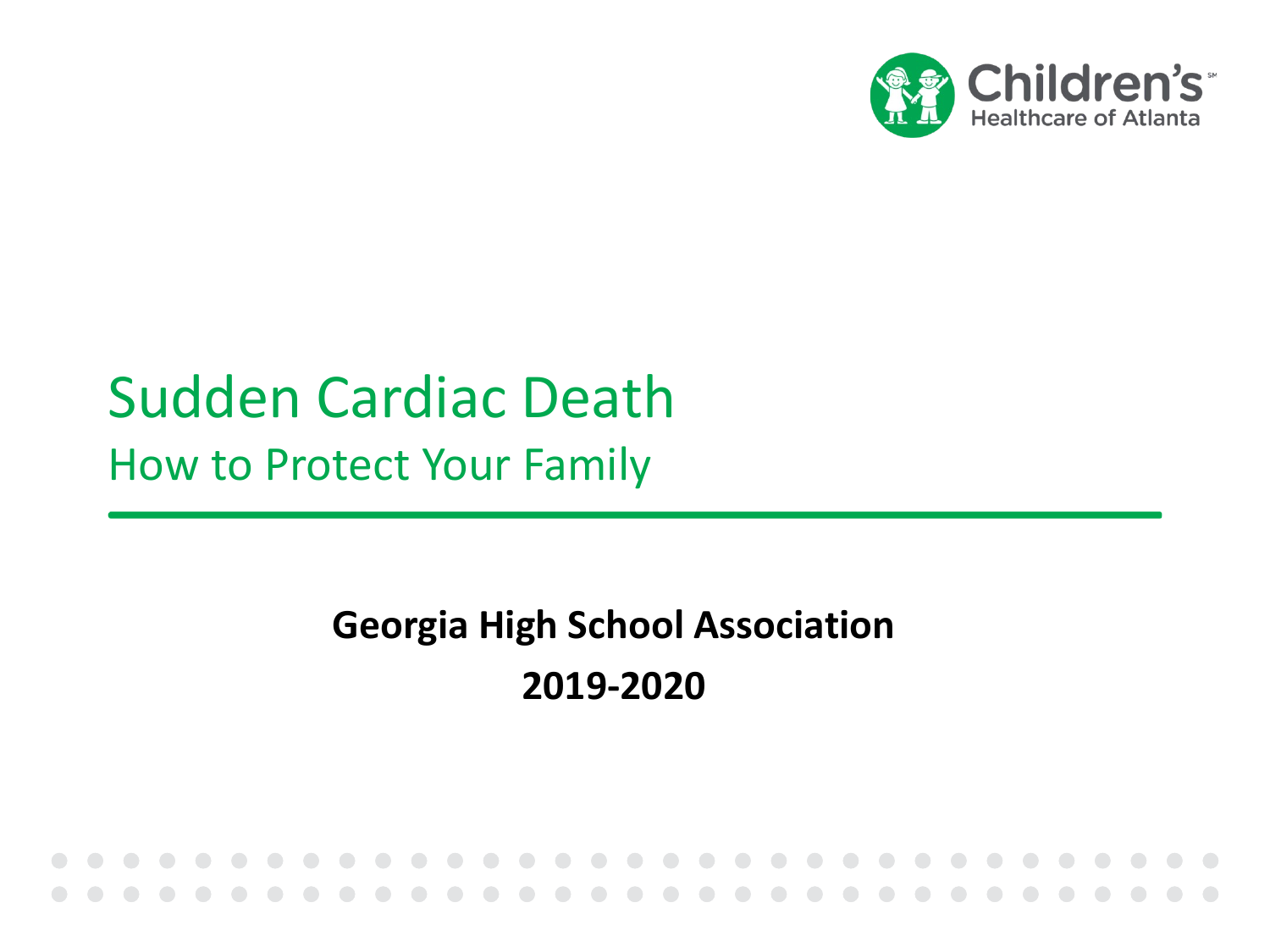- Why are we here?
- What is sudden cardiac death (SCD)?
- Causes
- Prevention strategies
- Recognition and actions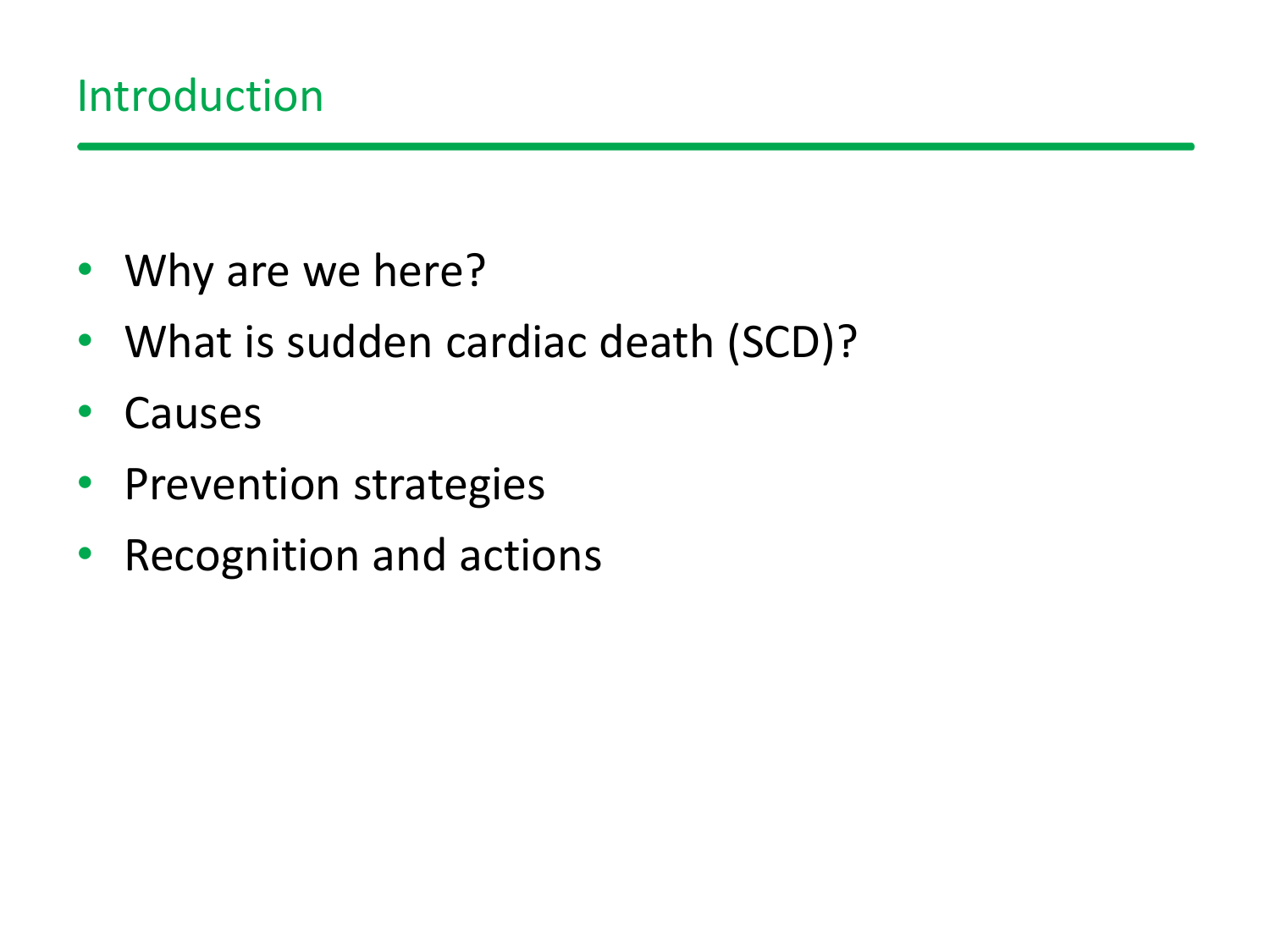### Why are we here?

- **SB 60 – Jeremy Nelson and Nick Blakely Sudden Cardiac Arrest Prevention Act March, 2019**
	- "All Georgia schools (public and private including charters) that have one or more grades 6-12 shall hold an informational meeting twice per year regarding the symptoms and warning signs of sudden cardiac arrest. At such informational meeting, an information sheet on sudden cardiac arrest symptoms and warning signs shall be provided to each student's parent or guardian. In addition to students, parents or guardians, coaches, and other school officials, such informational meetings may include physicians, pediatric cardiologists and athletic trainers."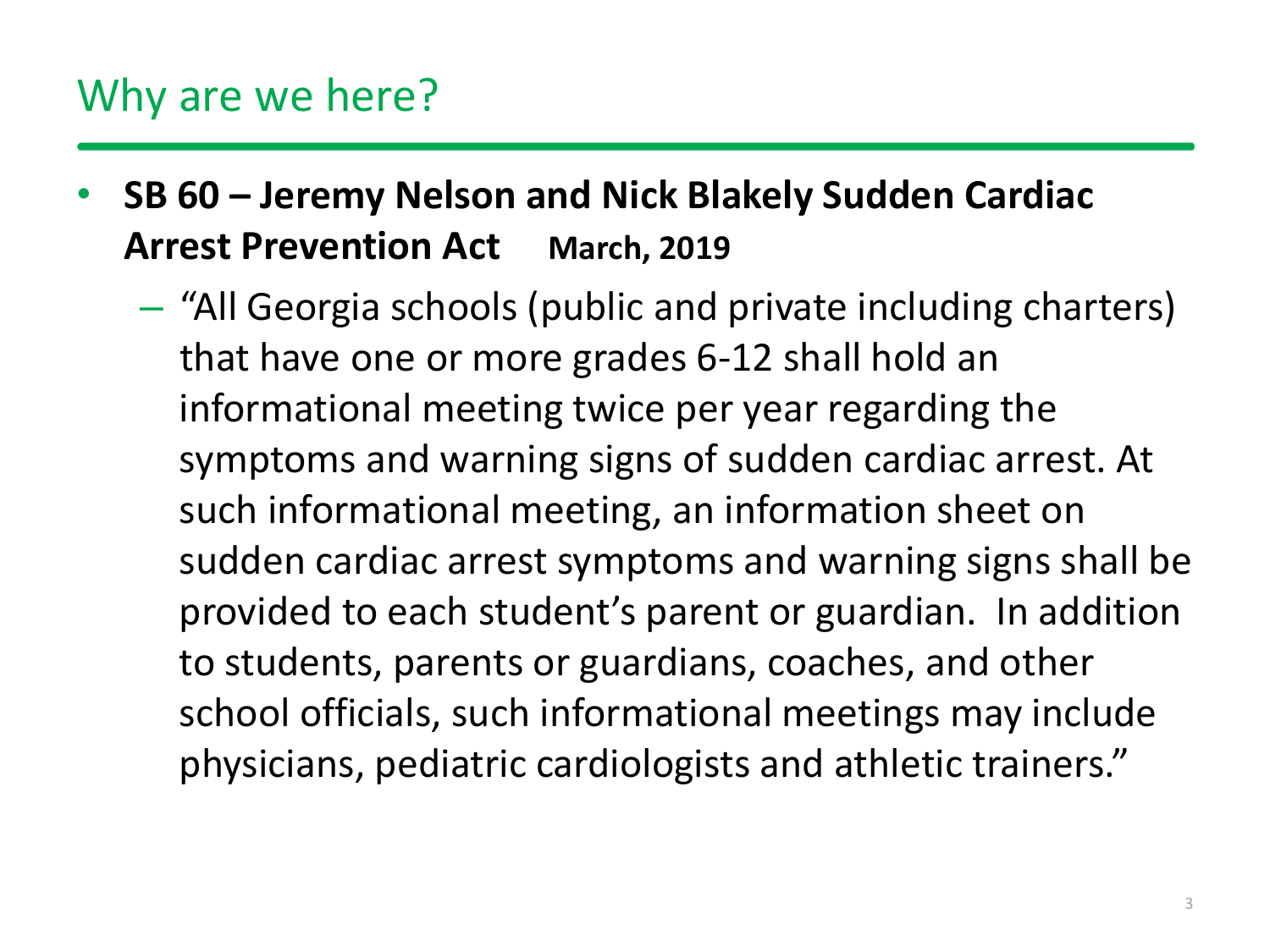# What is Sudden Cardiac Death (SCD)

- Cardiac arrest is the leading cause of death in young athletes
- Rare, but when a young, previously healthy athlete dies suddenly on the playing field, communities can be devastated. Young athletes are perceived to be a healthy group of individuals. They aren't supposed to die…
- Stirs up medical attention, discussion and sometime finger pointing among school personnel, coaches, administrators, parents, and physicians.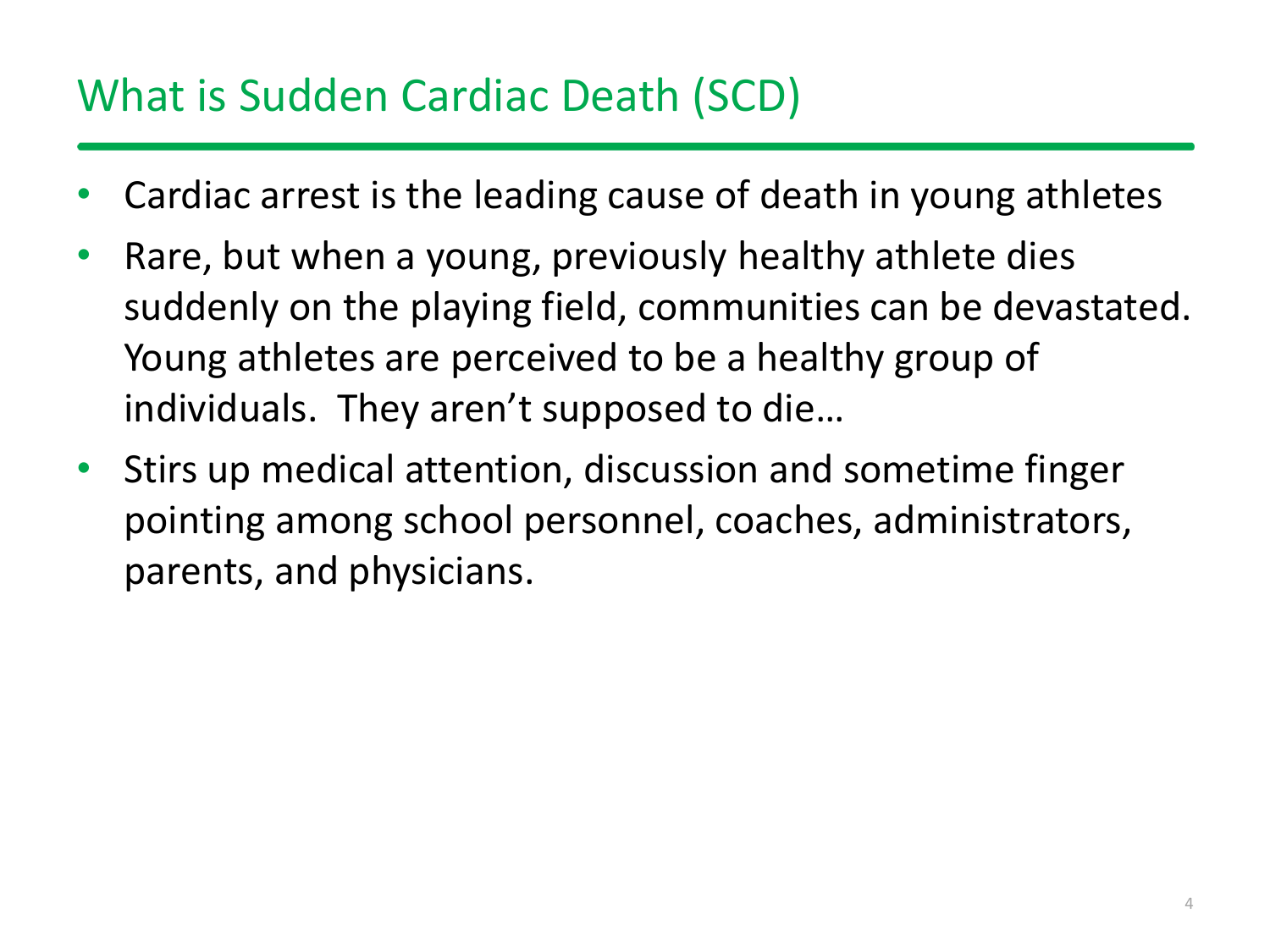# Causes of SCD in Young Athletes

- Structural abnormalities
- Electrical abnormalities
- Trauma
- Infectious
- By various mechanisms, these abnormalities cause the heart to beat out of control, called ventricular fibrillation, or Vfib. This leads to the inability of the heart to pump blood the brain, lungs and the heart itself, causing *hypoxic injury* (lack of oxygen delivery) and *ischemic injury* (lack of blood flow) and death.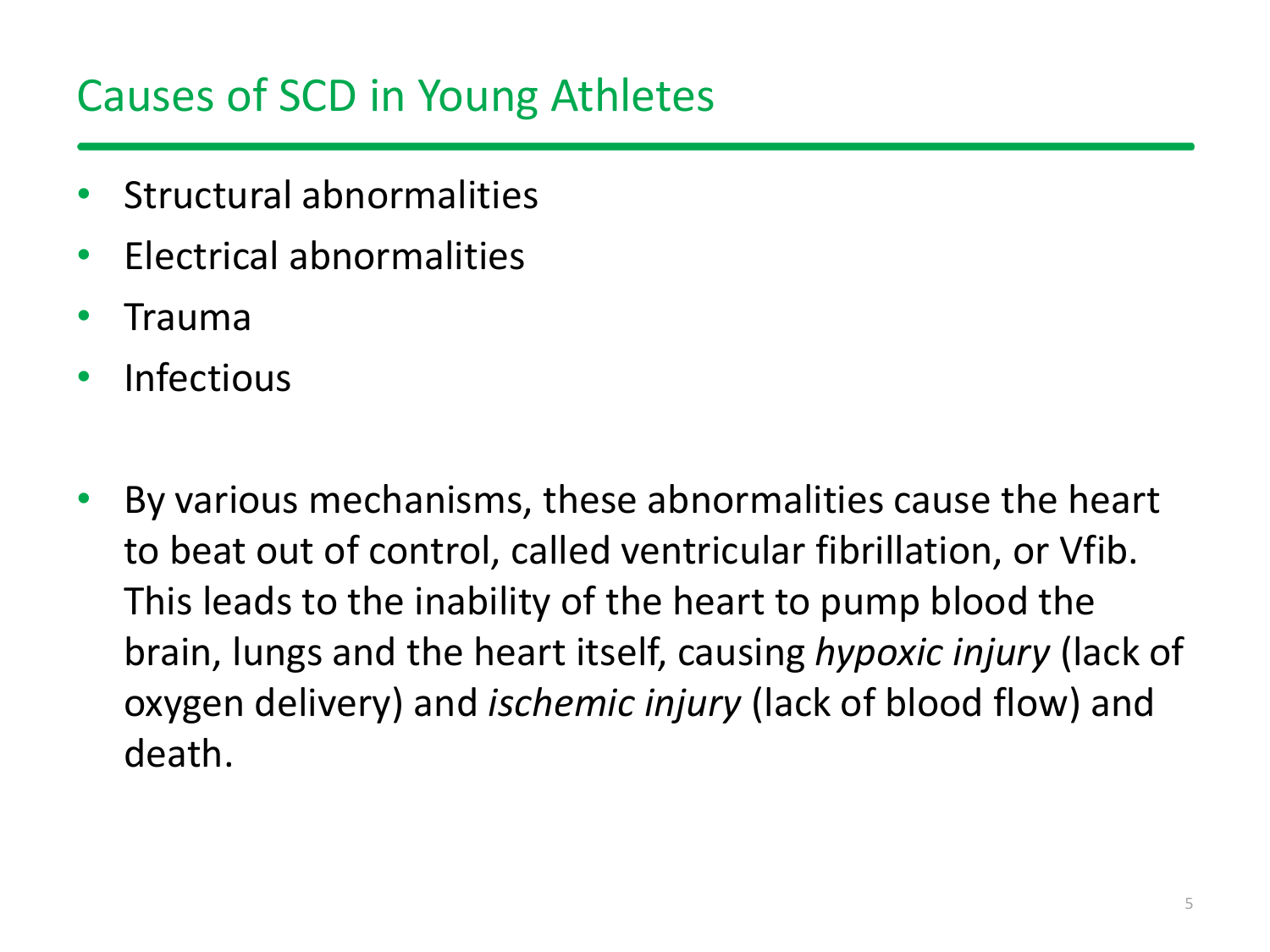- **Hypertrophic cardiomyopathy (HCM)**
	- Inherited condition, may run in families so a history of sudden death in a family member before age 50 may be the only clue to the condition.
	- The heart muscle walls are thickened, which disrupts the flow of blood from the heart, and disrupts the heart's electrical system during exercise. This can lead to ventricular fibrillation (Vfib) and cardiac arrest.
	- A history of shortness of breath, chest pain or syncope (dizziness) during exercise may be a clue.
	- Physical exam is usually normal but a skilled physician in cardiac auscultation may detect a murmur.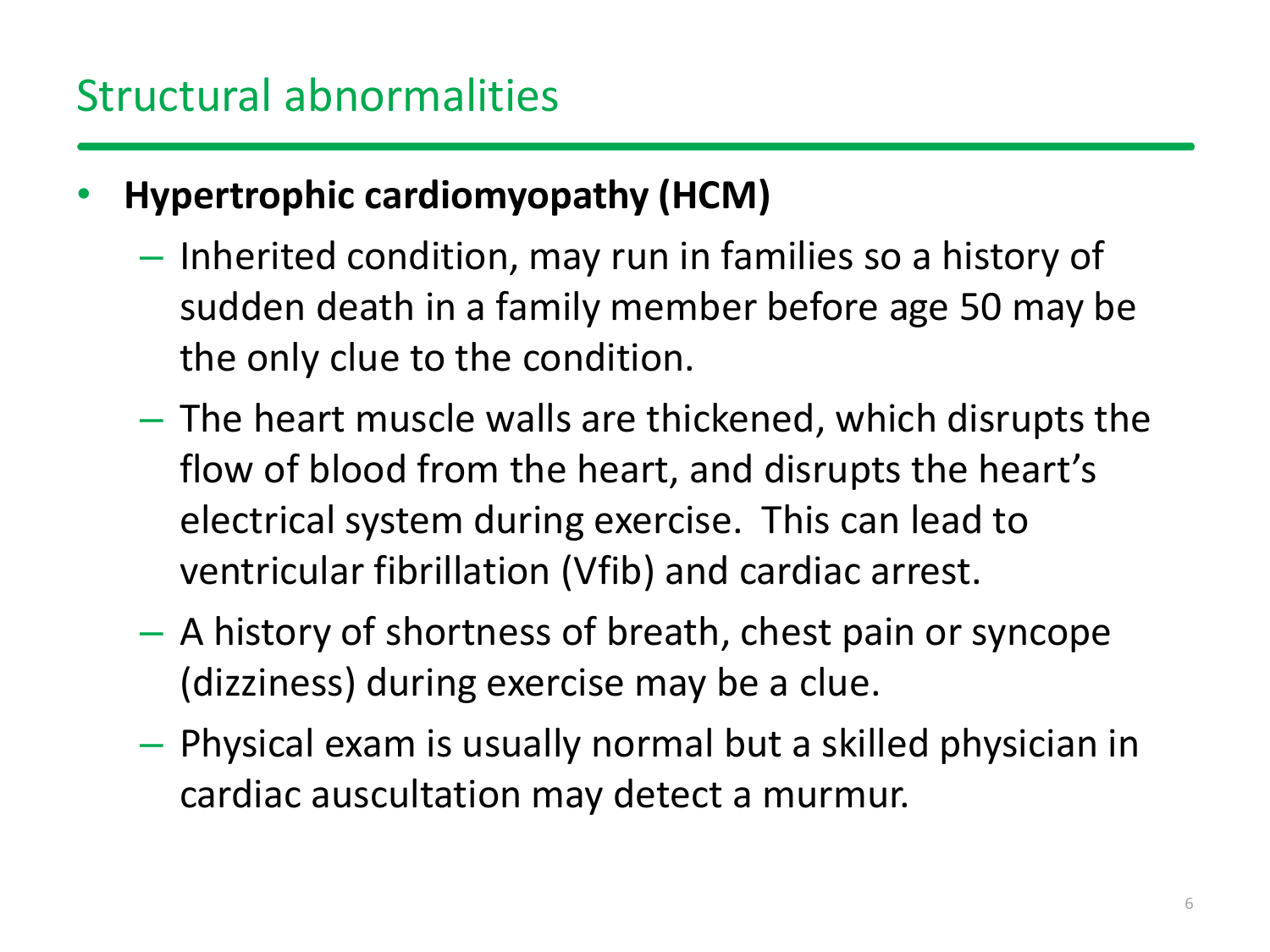### Structural abnormalities

#### • **Coronary artery abnormalities**

- The arteries that supply the heart muscle itself are connected abnormally and may get compressed during exercise and not provide adequate blood flow to the heart muscle. This results in Vfib and cardiac arrest.
- Sudden death is usually the initial clue but there may be a history of chest pain or syncope with exercise.

#### • **Marfan syndrome**

- Inherited condition so family history may be a clue.
- Abnormal collagen in the aorta may lead to rupture with exercise.
- Tall, slender, long arms, legs, fingers, abnormal breastbone, high arched palate, extreme nearsightedness, curved spine, flat feet
- These traits in any athlete should raise suspicion of the condition.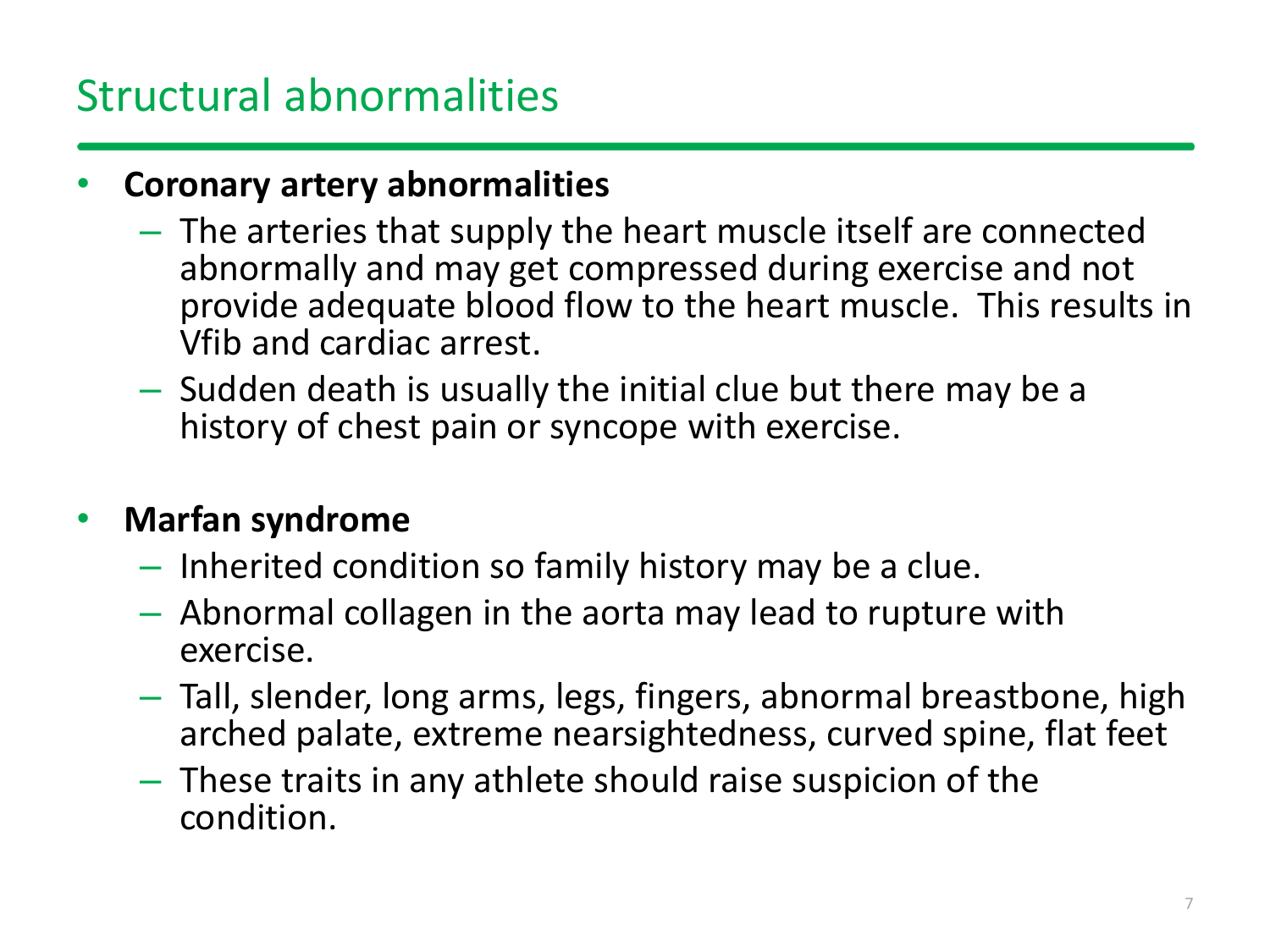# Electrical abnormalities

### • **Wolff-Parkinson-White syndrome**

- Extra electrical pathway in the heart causes rapid heartbeat leading to Vfib.
- Usually born with the condition and can cause chest pain, syncope and shortness or breath with exercise.

### • **Long QT syndrome**

- Inherited rhythm disorder causing fast, chaotic heartbeats often causing fainting. Can result in Vfib.
- May occur with immersion into cold water as in swimming and diving.
- History of drowning or near drowning in family member may be the only clue.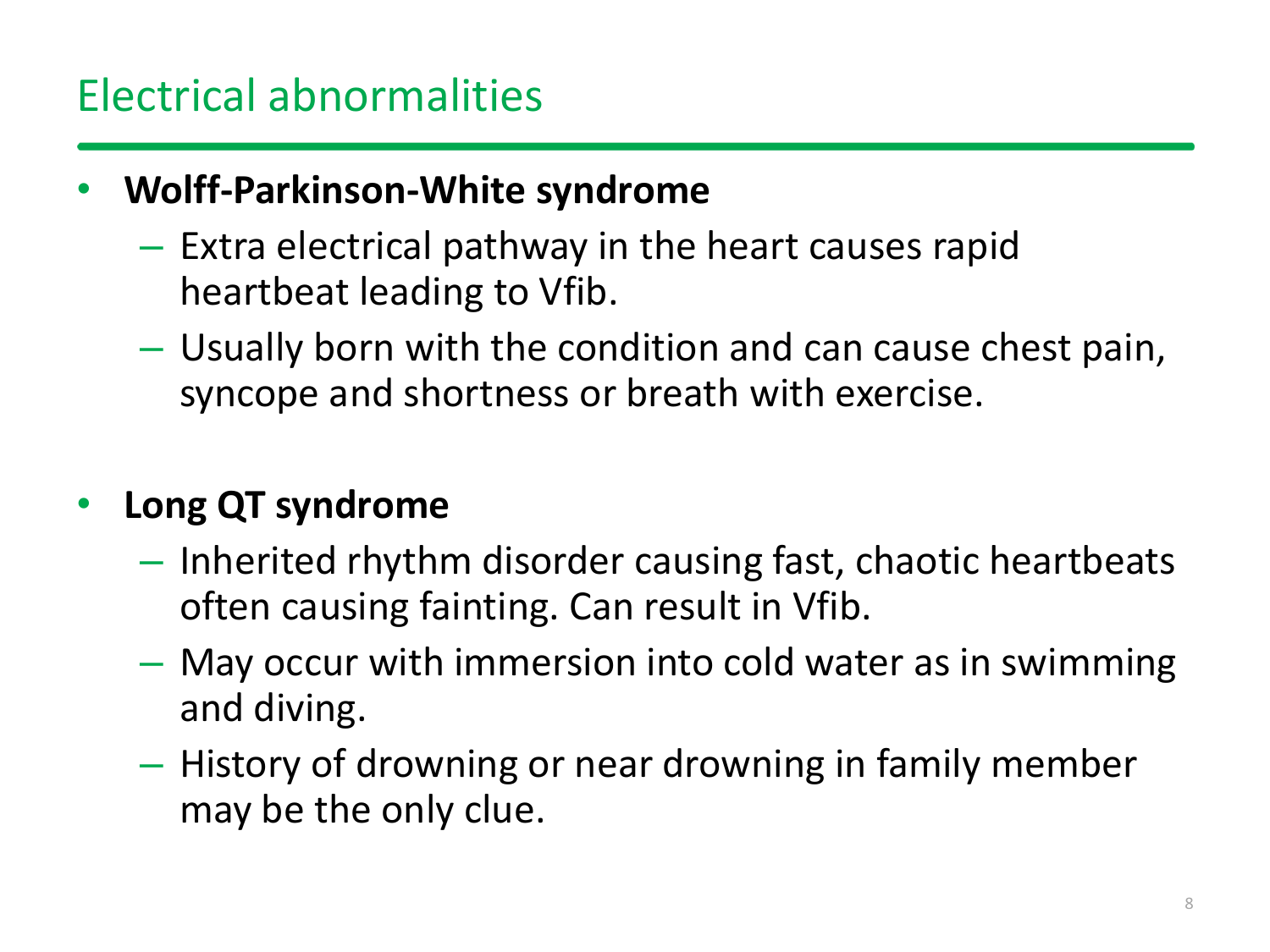### Traumatic injuries to the heart

### • **Commotio Cordis**

- Blunt trauma to the chest from a projectile (lacrosse, baseball, hockey) or contact sports (martial arts) at exactly the wrong time in the cardiac electric cycle may induce Vfib.
- More common in children due to a thin and compliant chest wall.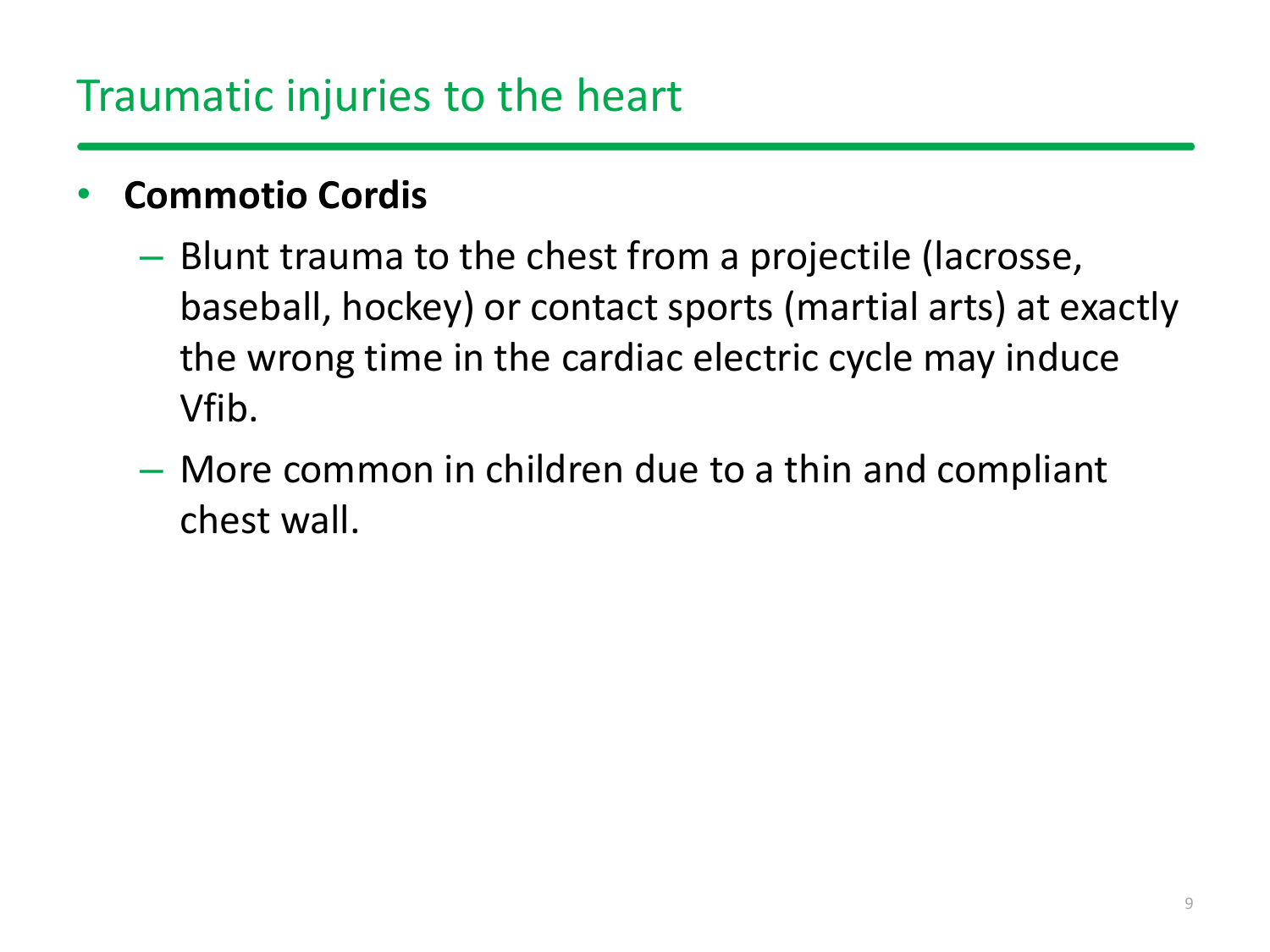# Infection

- **Myocarditis**
	- Inflammation of the heart muscle usually from a virus.
	- Inflamed heart muscle can't tolerate the stress of strenuous exercise and goes into Vfib
	- Recent viral illness (cold, flu symptoms), fever, or recent exercise intolerance may be a clue.
	- Athletes with fever or recent febrile illness should not exercise until they are afebrile, are symptom-free and have completed a gradual return to exercise program symptomfree.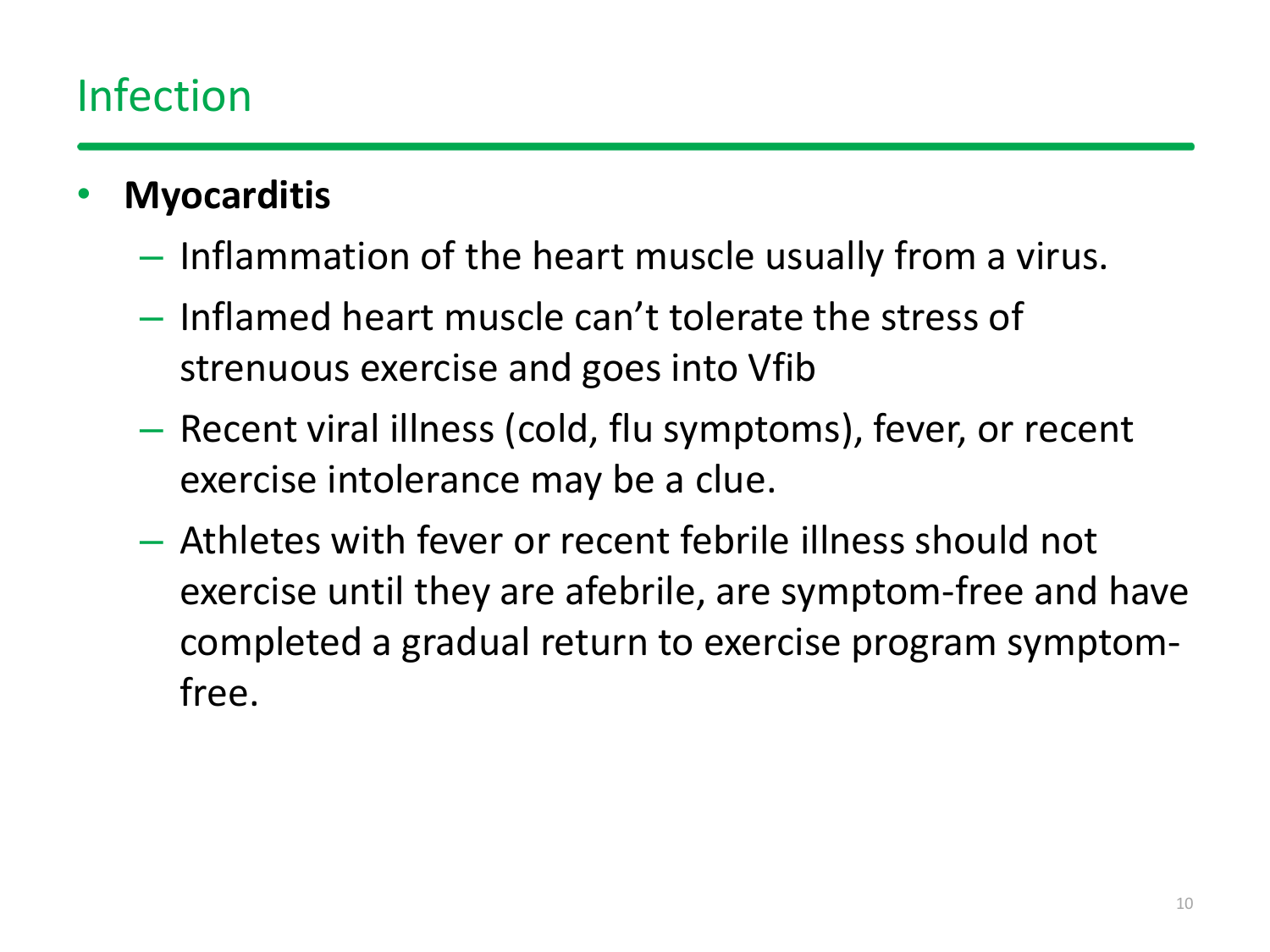### Prevention Strategies

#### • **Primary prevention**

- Recognize the warning signs of SCD if they occur
	- Recognize chest pain, shortness of breath or syncope with exercise. Syncope in the middle of exercise (vs at the end of a race) or fainting suddenly with loud noises alarm clock, phone ringing, or doorbell warrants investigation.
	- Chest pain or shortness of breath often due to asthma or being "out of shape" but these symptoms need to be investigated prior to returning to strenuous workouts (remember SB 60).
- Sudden, unexpected death in a family member before age 50 is a red flag to a possible inherited condition and warrants investigation.
- Drowning or near-drowning in a family member could indicate Long QT
- Family history of know cardiac disorder, Marfan syndrome or electrical abnormalities of the heart warrants investigation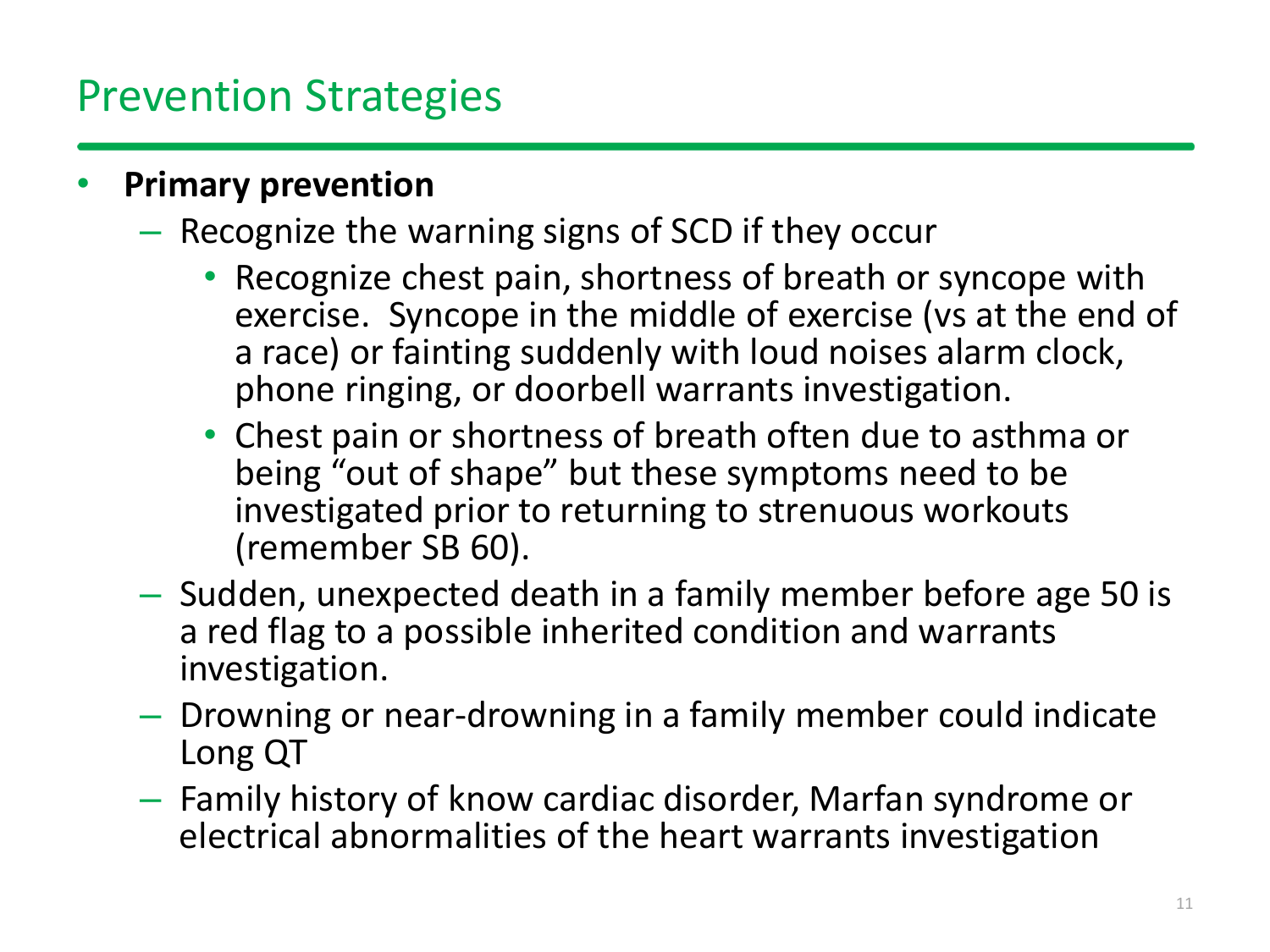### Prevention Strategies

- Get a yearly pre-participation physical examination **by your primary care physician, usually a pediatrician.**
- GHSA requires this form as of 8/1/2019 and will not accept any other version. Endorsed by AAP, AHA and 5 other orgs.
- Thorough history and physical exam by a skilled physician is the primary screening tool in preventing SCD. (AHA)
- Mass pre-participation physical screenings in gymnasiums should be discouraged because this format, despite being popular, often doesn't allow for a thorough history or careful cardiac auscultation due to the noisy environment.
	- Performed by a provider that is not the athlete's primary physician. Usually an orthopedic surgeon, not skilled in cardiac auscultation.
	- Previous health records are not available, unable to update immunizations with this format.
	- Family history may not be reviewed by parent and may be inaccurate and possibly miss important family historic clues that may be causes of SCD.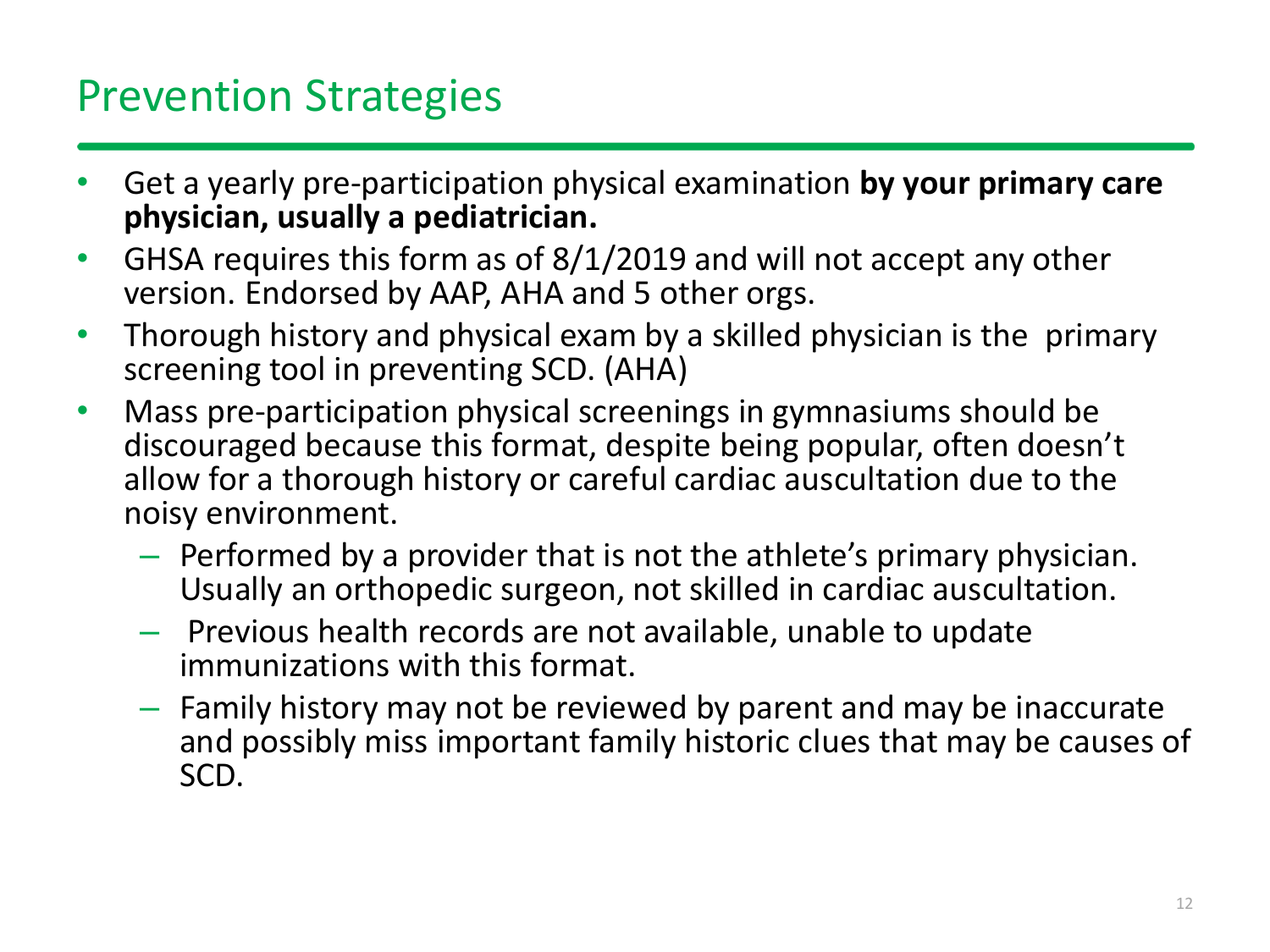### Recognition and Actions

- Must recognize SCD. Whether you see them collapse or not, you must assume SCD as a possible cause.
- Act quickly. Call for help.
- Be trained and certified in hands-on CPR.
- Obtain AED as early as possible and know how to use it.
	- Every minute is critical.
- Have an emergency action plan (EAP) and *rehearse it.*
	- Personnel assignments (CPR, go get AED, crowd control, call 911, unlock gate, direct EMS to victim, etc.)
	- Equipment location and accessibility
	- Working phone